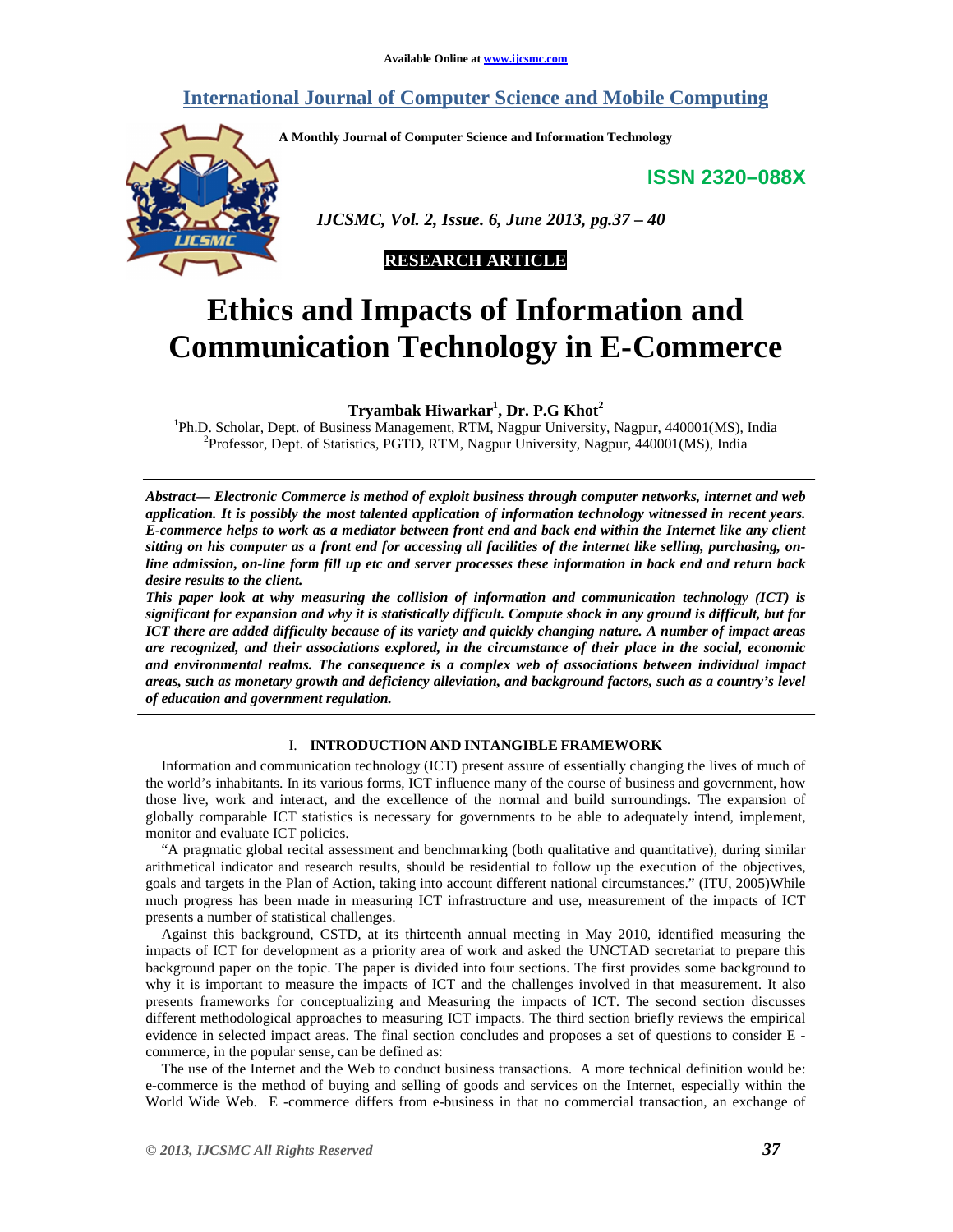value across organizational or individual boundaries, takes place in e-business. The process of e-commerce starts by sharing information between the supplier and prospective customers. Customers can browse the Web sites and select the product of their choice. Then they need to fill the form with relevant information such as personal and order details. This information is transferred from the customers Web browser to the Web server of the website. The data is then stored in the suppliers database and is used to perform other transactions for completing the sale. Payments can be made by using a credit card or a debit card. After the order processing, the supplier arranges for the product to be delivered.

#### II. **IMPACTS OF ICT**

• There are a number of different ICTs, with different impacts in different contexts and countries. They include goods, such as mobile phone handsets, and services, such as mobile telecommunications services, which change rapidly over time;

• Many ICTs are general-purpose technologies, which facilitate change and thereby have indirect impacts;

• It is difficult to determine what is meant by "impact". For example, a model proposed by OECD for ICT impacts highlights the diversity of impacts, in terms of intensity, directness, scope, stage, timeframe and characterization (economic, social or environmental, positive or negative, intended or unintended, subjective or objective);

• Determining causality is difficult. There may be a demonstrable relationship and a positive correlation between dependent and independent variables. However, such a relationship cannot readily be proven to be causal.

## III. **INFORMATION AND COMMUNICATIONS TECHNOLOGY**

The Information and Communications Technologies (ICT) defined, for the purposes, as a "diverse set of technological tools and resources used to communicate, and to create, disseminate, store, and manage information." These technologies include computers, Internet, broad casting technologies (radio and television), and telephony. It is using as an extended the ethics of e-commerce based on software. Fig 1 shows how software helps to increase ethics of e-commerce**.** 



Fig 1 Ethics of E-commerce based on software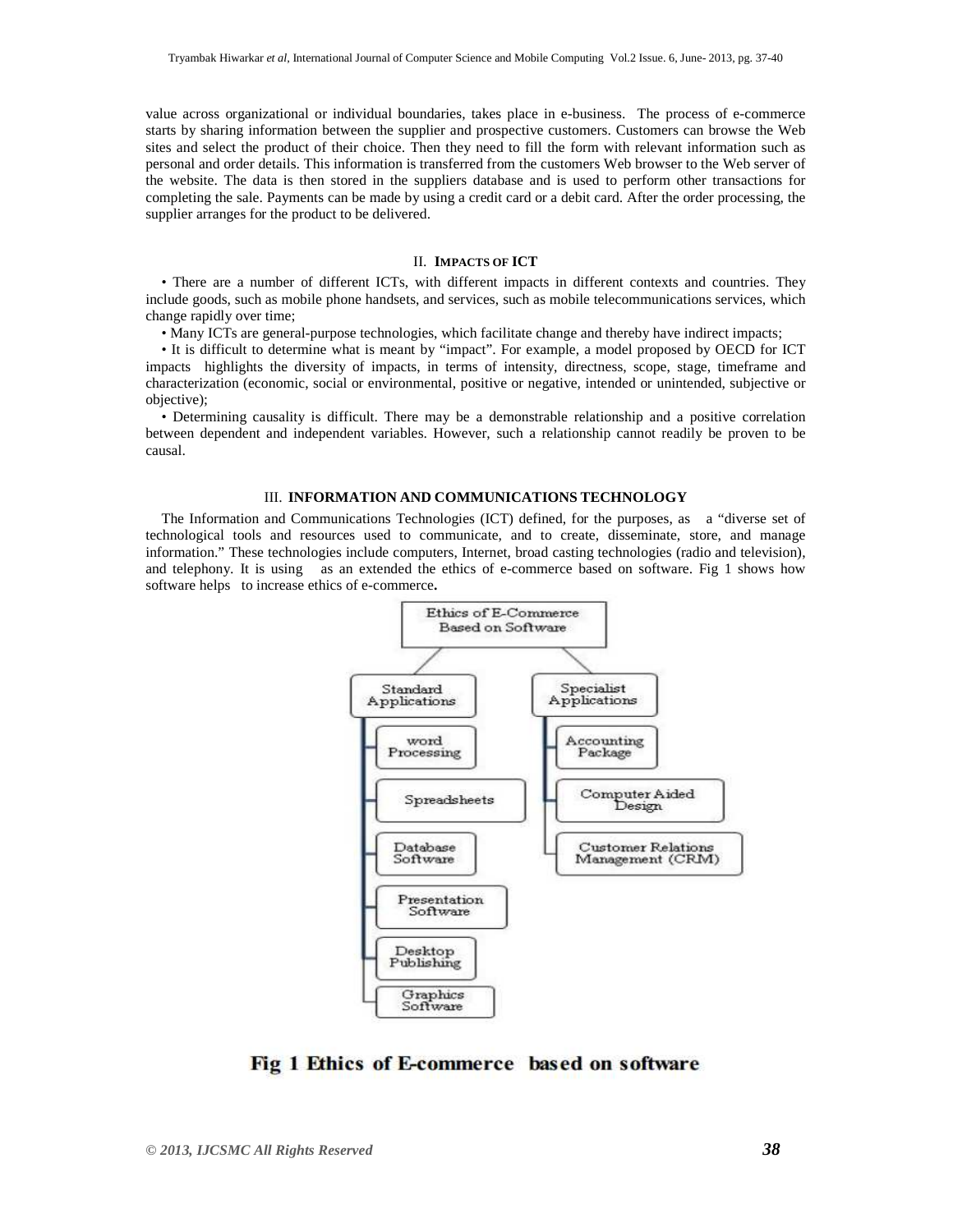#### IV. **IMPACTS OF ICT ARE DELIBERATE**

# **4.1 Analytical techniques**

Various analytical techniques have been used to measure the economic impacts of ICT at the Macroeconomic, sect oral and microeconomic (firm) level. The main techniques are econometric modeling using regression, growth accounting and input-output analysis. Econometric regression models have also been used in other areas of measurement.

The usual objective of an ICT impact analysis is to examine the relationship15 between ICT and productivity, economic growth or employment. The analysis usually includes other determinants such as labor, non-ICT capital and, for firm-level studies, factors such as firm characteristics, skills and innovation. Included in ICT is the ICT-producing sector, often split into manufacturing and services, and ICT diffusion, measured by ICT investment and/or use. Productivity measures relate a measure of output (gross output or value added) to one or more inputs. Economic growth is usually defined in terms of change in gross domestic product (GDP) or value added. Employment refers to jobs generated through the direct and indirect impacts of ICT.

# **4.2 Case study**

Much of the work on measuring ICT impacts is based on case studies, often small scale and project based. They may be longitudinal, examining changes over time. They are generally very detailed and can involve a number of qualitative and/or quantitative data sources. They can take advantage of a number of existing, as well as new, data sources. Case studies can be used to explore causation within their scope. At the same time, case study findings are bound by the context in which they are conducted. While their results will not usually be generalized able beyond their context, they may indicate hypotheses or topics that could be assessed more broadly.

# **4.3 Impacts of ICT on privacy and security**

There are a number of adverse impacts of ICT on the privacy and security of individuals and organizations. They include commercial losses from denial of service attacks, data loss through theft or corruption and disclosure of confidential data. The OECD model business and household surveys (OECD, 2009a) and Eurostat's 2010 model community surveys of Enterprises and households (Eurostat, 2010) included questions on the incidence of harmful security incidents. Such questions do not quantify the extent of impact, although they are useful in measuring how widespread the problems are. Far more serious potential negative impacts could arise because of the increasing reliance of critical infrastructure on ICT and the serious consequences of failure. Such impacts can affect societies and economies, as well as individual businesses (OECD, 2008c).

#### **4.4 Impacts of ICT on education**

There is considerable policy interest in the benefits that ICT can bring to education, which is a particular focus of the Millennium Development Goals and WSIS outcomes. The impact of ICT in education has been assessed in various studies, with mixed results (see the discussion in Institute for Statistics, 2009).For example, ICT may deliver significant educational benefits by providing tools for the teaching and learning process and by providing the skills needed in a society that is increasingly reliant on ICT. Conversely, students who enter such a world without those skills may be unable to fully participate and suffer from a digital-divide effect. The digital divide is likely to be a greater problem for developing countries, where access to ICT is generally lower than for OECD countries. Other possible benefits of ICT in education are improved attitudes to learning, development of teachers' technology skills and increased access of the community to adult education and literacy (OECD, 2010b; Kozma, 2005).

Empirical experiments that are highly controlled can help establish causal relationships between ICT use and educational outcomes (Kozma, 2005). In Vadodara, India, in 2000, 100 primary schools were each provided with four computers. A controlled experiment commenced in 2002–03 and ran for two years. Half the schools were randomly allocated with training and educational software. Students in those schools played educational computer games for two hours a week and scored significantly higher on mathematics tests than students in the control schools. The bottom group of students benefitted most, with girls and boys benefitting equally (Abhijit et al., 2007). Controlled experiments from the United States, Kenya and Uganda also showed positive impacts on student learning arising from some types of use of computers in specific school subjects, while more general.

# V. **REMUNERATION OF E-COMMERCE IN ICT**

#### **5.1 General Benefits**

## • Greater efficiency throughout the school.

•Communication channels are increased through email, discussion groups and chat rooms.

• Regular use of e learning across different curriculum subjects can have a beneficial motivational influence on students" learning.

#### **5.2 Benefits for Teachers**

•E -learning facilitates sharing of resources, expertise and advice.